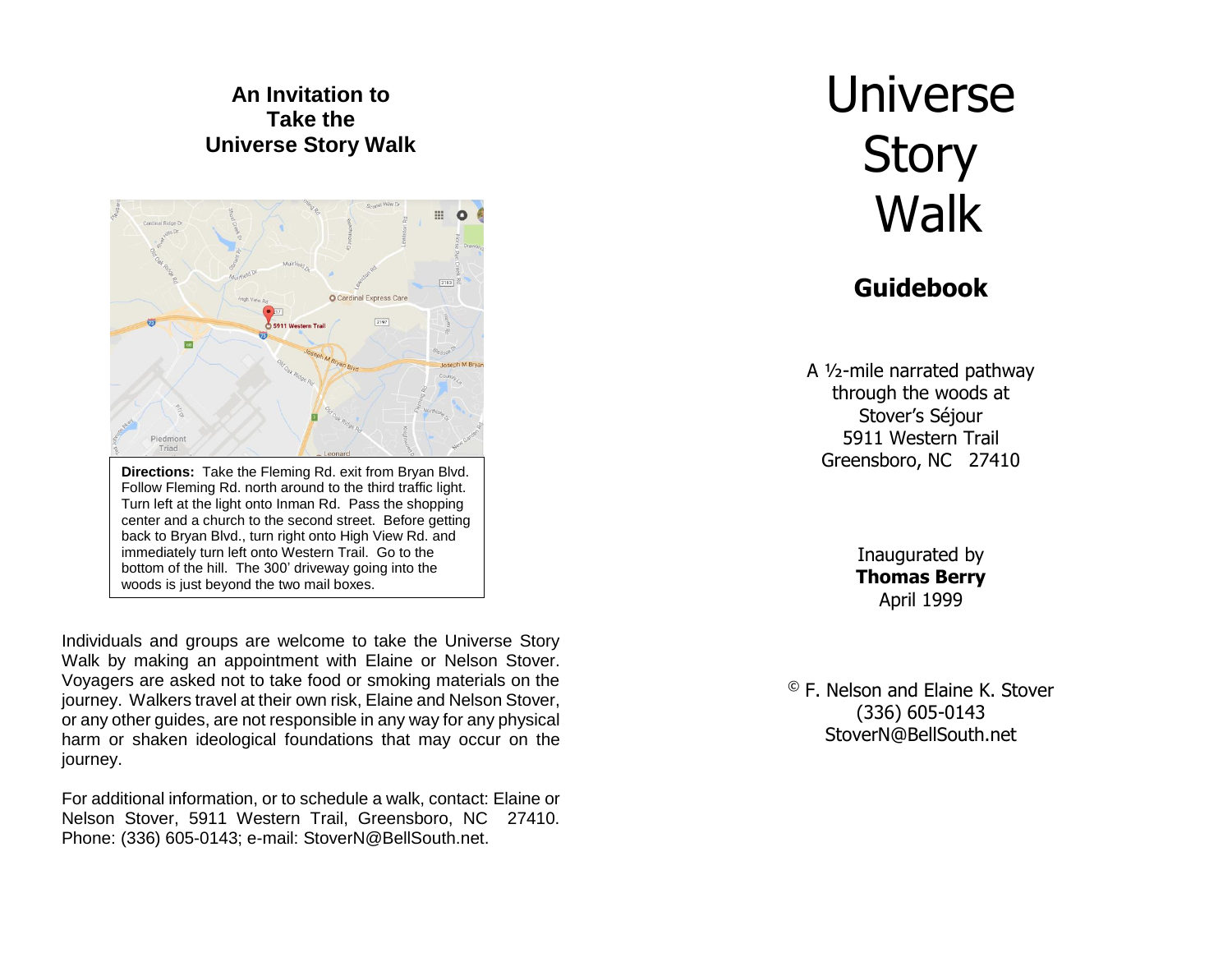# **Dedication**

The Universe Story Walk at Stover's Séjour is dedicated to the memory of

#### **Dr. Kenneth Edwin Williams** (1914-1994)

A master teacher of the Universe's wonders, Kenneth told the story to classes and contacts in:

Emison, Indiana; South Bend, Indiana; Zanesville, Ohio; Hue, Viet Nam; Truk Island; Naples, Florida; and Greensboro, North Carolina.

Kenneth would definitely appreciate this narrated walk. The tools he left helped with its construction.

> Elaine and Nelson Stover 1999

A re-useable guidebook is available at the beginning of the journey so that voyagers may read a bit of the Universe's story at they traverse the pathway. For each of the billion-year posts, voyagers will find a contextual reading that tells the Universe's accomplishments and developments during that period. The guidebook also makes suggestions to the voyagers of places in their own lives where they might see the great dynamics at work. Voyagers are asked to return the guidebook so that others may use it.

The readings draw extensively on the work of Brian Swimme and Thomas Berry. Many of the selections are excerpted from their book *The Universe Story* (HarperCollins, 1992). The pages from which each selection is drawn are indicated as "Further Reading" at the bottom of the guidebook page. Persons interested in pursuing, in detail, the concepts and insights touched upon in this narrative are encouraged to read *The Universe Story* in its entirety. The authors of this Universe Story Walk narrative assume sole responsibility for selection and editing of the material presented herein.

The permanent Universe Story Walk at Stover's Séjour itself manifests the dynamics of our emergent reality. Each of the billion-year points has been marked with a number-bearing signpost. As creativity coalesces at these points, additional graphic representations may be presented. Woods gardens and other reflective spaces may also develop as the pathway takes on significance for those who pass by. Benches are available at three points along the way for resting and contemplation.

Updated: October 24, 2017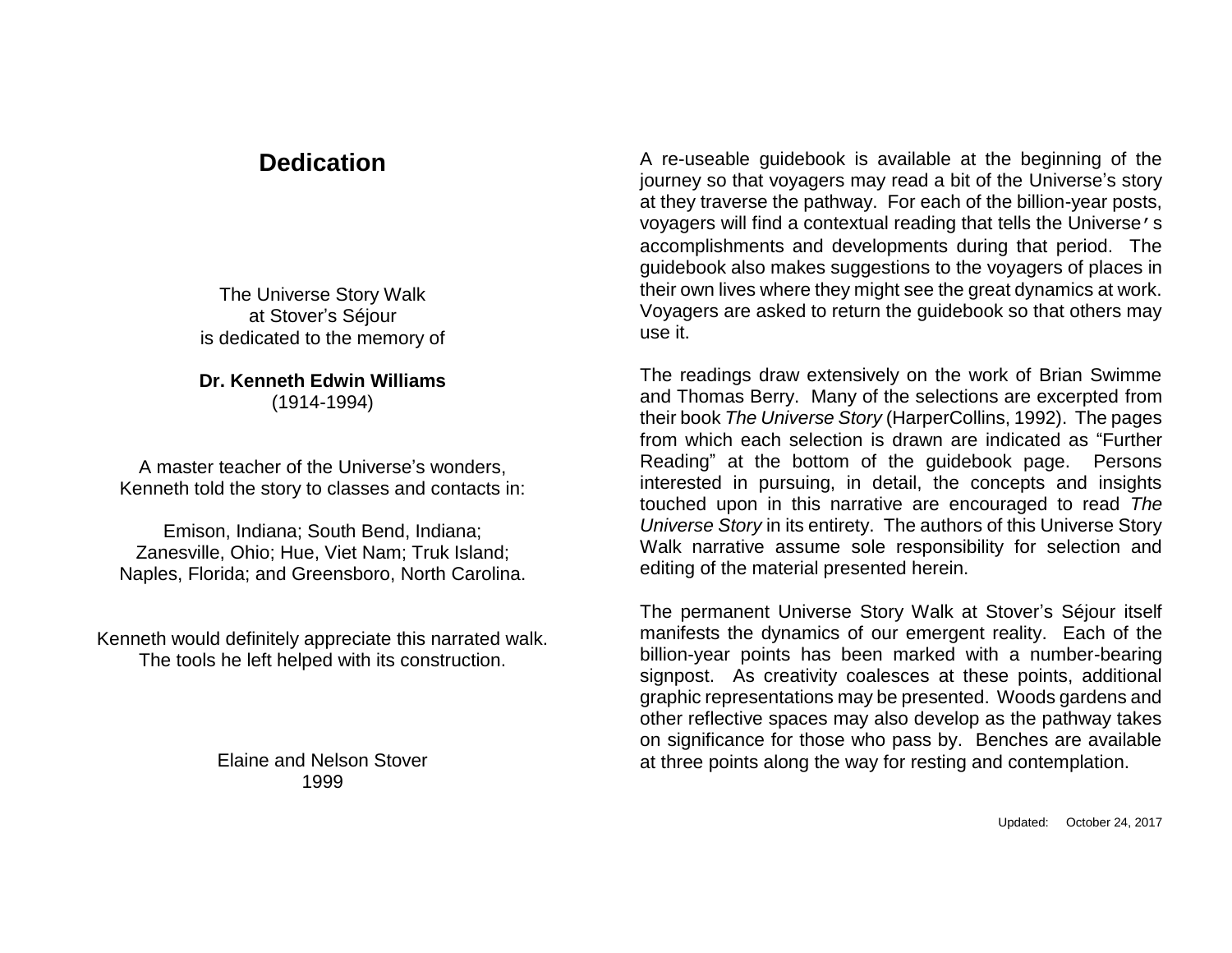**Permanent Universe Story Walk At Stover's Séjour**

**Overview** 

Greensboro's first Permanent Universe Story Walk guides voyagers on a ½-mile gentle walk through the 5-acre upland woods on the property of Elaine and Nelson Stover, 5911 Western Trail, north of Bryan Blvd. near Piedmont Triad International Airport. The journey begins in the pine glen adjacent to the parking pad at the south end of the 300' gravel drive. Stepping out of the comfortable confines of the glen symbolizes the Primal Flaring Forth, the cataclysmic event almost 14 billion years ago that sent matter scattering through time and space. Participants may ring the bell hanging in the oak tree to symbolize the beginning of their own journey. Through a portal in a stand of tall pine just east of the glen, the Universe Story Walk heads toward the first marker. At intervals of 100 feet stand numbered markers; each interval represents 1 billion years of the Universe's growth and development. The story continues through the birth of the hydrogen stars, and their eventual collapse. The Sun we know is born at the 9-billion-year post and life begins just 100' away. The last billion years is divided into four sections (each representing 250 million years) as the pace of change accelerates. One foot from the end of the journey, Lucy -- the first human -- emerges and the rest is history. Voyagers step out of the woods into the Ecozoic Era and arrive at a place suitable to reflect on their journey through time, space and consciousness.

# **Universe Story Walk**

**Guidebook** (Fifth Edition)

Readings and reflections for voyagers on the Universe Story Walk at Stover's Séjour

© F. Nelson and Elaine K. Stover (336) 605-0143 StoverN@BellSouth.net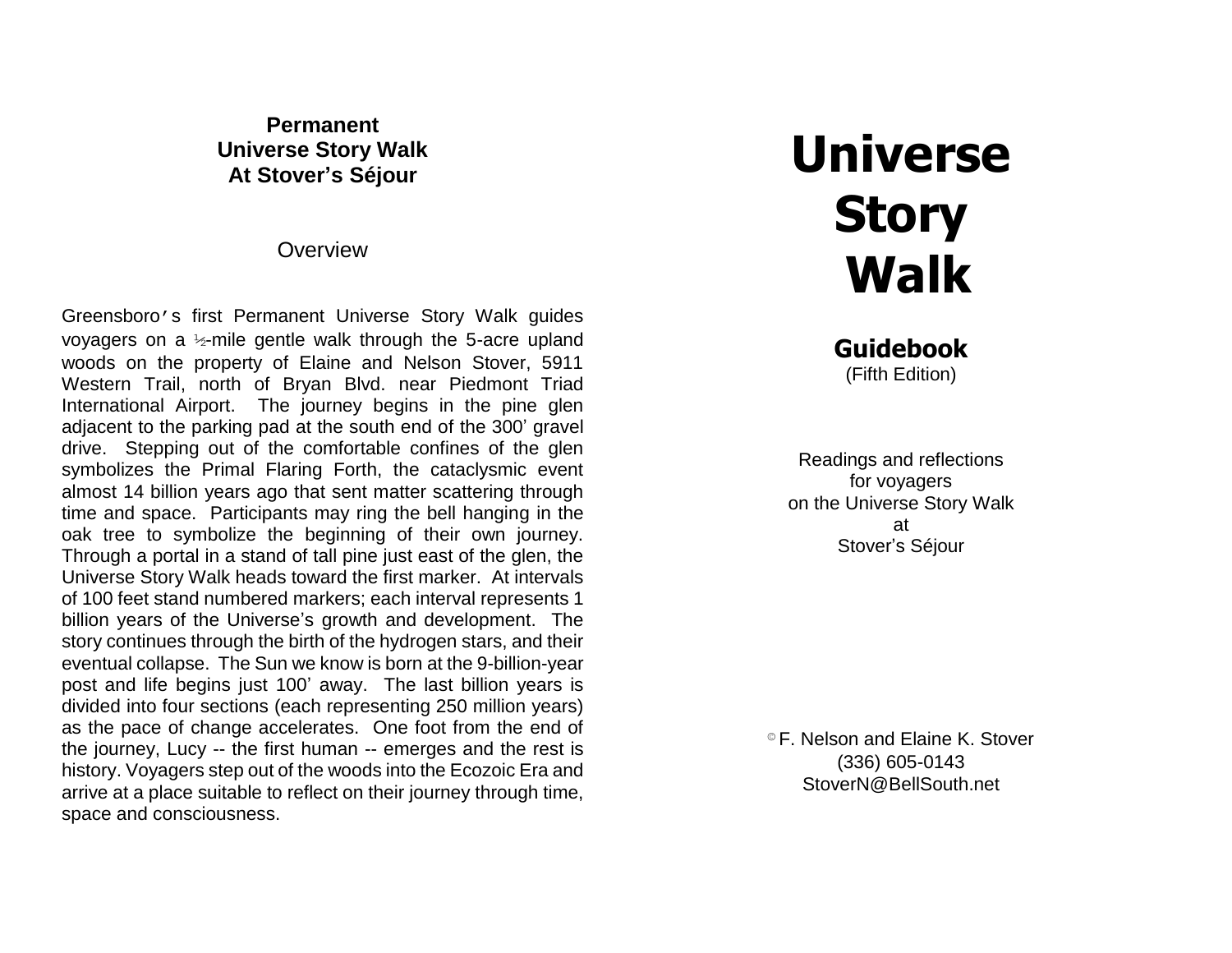# **How to use this guidebook**

This guidebook is intended for use by individuals and groups traversing the Universe Story Walk at the Stover's Séjour.

The walk is demarcated by 20 numbered signposts. The group can pause at each signpost and have someone read aloud the passage for that number. Suggestions for reflecting while continuing the journey are also provided.

Some reminders, cautions and courtesies while taking the Universe Story Walk:

- $\triangleright$  Stay on the trail; especially keep children on the trail. The underbrush is often uneven and may result in injury. Poison ivy grows on the edges of the forest at some places. Every attempt is made to keep the trail clean, but the forest has a mind of its own.
- $\triangleright$  Please do not take food or smoking materials on the walk.
- ➢ Voyagers travel at their own risk, Elaine and Nelson Stover, and any other guides, are not responsible in any way for any physical harm or shaken ideological foundations that may occur on the journey.
- ➢ Please respect the forest and the personal properties of the neighbors.
- $\triangleright$  When the airplanes take off low overhead, don't try to read over their roar. Just stand still and let them pass.

The format and reflective questions of the Universe Story Walk are copyrighted by F. Nelson & Elaine K. Stover, 2000-2010.

May 6, 2015

The Universe Story Walk offers an opportunity to begin to tell a new story; a story that spans 14 billion years of time and untold light years of space. A story that includes the emergence of the elemental ancestors that we often take for granted and yet whose very existence required daring creativity fostered by unimaginable pressures. The Universe Story Walk points to dynamics, rhythms and patterns often disregarded as insignificant by awakened individuals yet mastered eons ago by the growing universe. By walking with often forgotten predecessors from the long distant past, participants in the Universe Story Walk can begin the process of creating their own story of birth, growth and death. Possession of a coherent understanding that encompasses the best intellectual understandings available in combination with deep and compassionate sensitivities enables individuals and the societies in which they live to have the confidence and competence to live creative lives of substantial significance.

The Universe Story Walk helps those who traverse its pathways to understand their creative role in determining the shape of the 3<sup>rd</sup> Millennium and to deepen their own interior resources commensurate with the task.

> F. Nelson Stover Greensboro, NC

The historical mission of our times is to reinvent the human – at the species level, with critical reflection, within the community of life systems, in a time-developmental context, by means of story and shared dream experience.

➢ Thomas Berry, *The Great Work*, p. 159.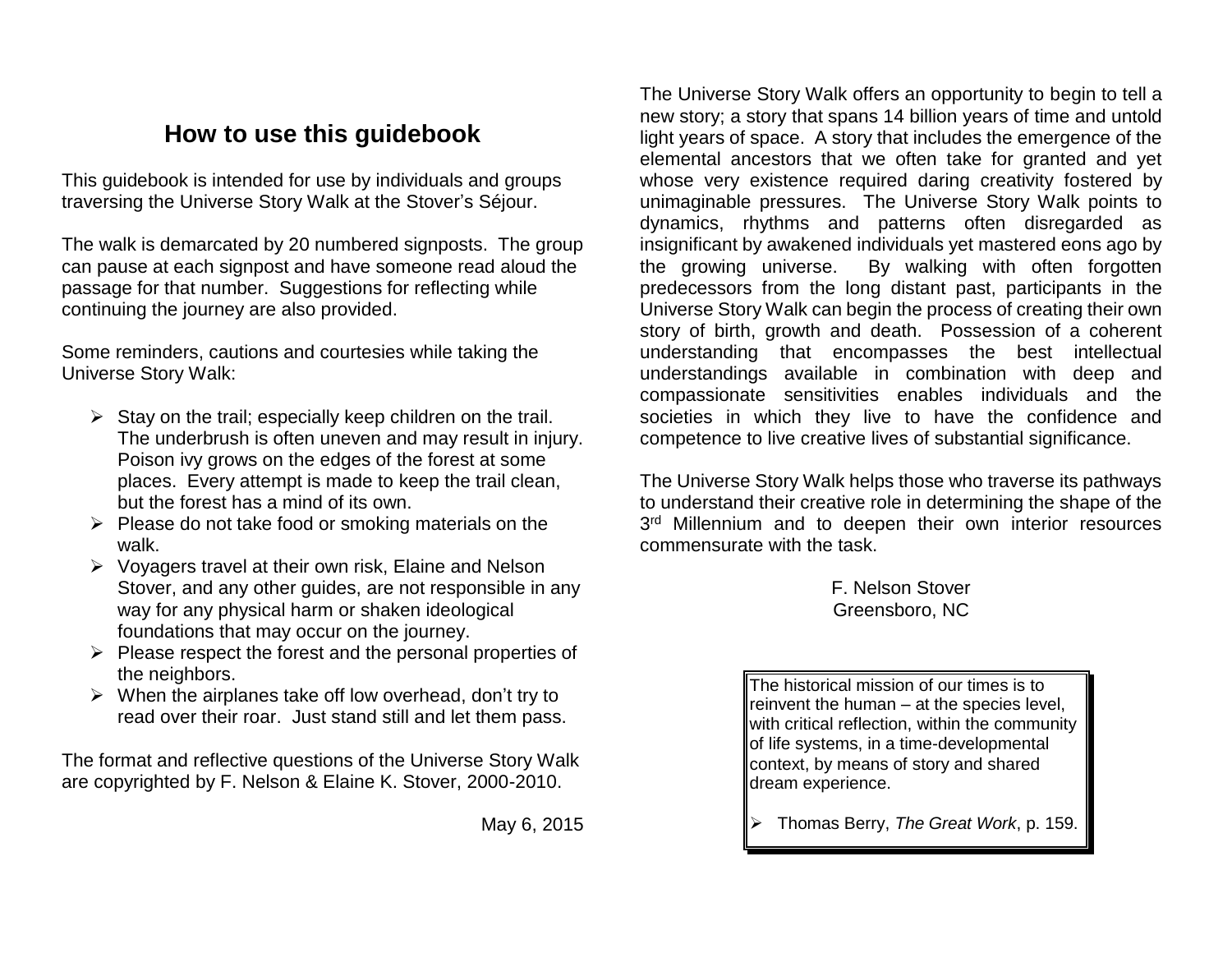#### **Why a Universe Story Walk**

Human beings, and the societies in which they live, are guided and empowered by the stories they tell about their origins, their principles and their visions. For several thousands of years human society has operated out of a story of an externally created universe guided by unchanging rules and patterns. As the rational powers of the human community developed and their attention began to focus on the world in which they lived, this picture of the universe got pieced together by creative individuals around the globe. Such a picture allowed the human species to build cities with populations in the millions and communications systems that interconnect nations, households and planets. Institutions, cultural patterns and educational systems were developed and proliferated which propagated and maintained this understanding.

As the second millennia of the Common Era drew to a close, sensitive eyes began seeing holes in the traditional patterns. Environmental degradation, social tensions and individual stresses hold initial clues to the limitations of previous operational understandings. Furthermore, inquisitive minds probing both the infinitesimally small and the unimaginably huge realms of the universe are exposing creativity, chaos and wonder unexpected and unpredicted by previous mechanistic and deterministic models. In society as a whole, and within individuals' lives, broad-based educational opportunities and the benefits of centuries of physical and social development are opening new horizons of physical achievements and fostering new depths of interior richness. Eyes no longer see, and hearts no longer feel, the pulse of a static framework into which yesterday's inhabitants forced themselves to fit. As people become aware that they live in an Emerging Universe, they need a memorable story that coincides with their experience and knowledge.

## **Table of Contents**

How to use this guidebook

Signposts on the Universe Walk

Readings and reflections for each signpost (20 pages)

Post-walk conversation suggestions

Glossary of names

Why a Universe Story Walk

**Overview** 

Directions to Stover's Séjour (back cover)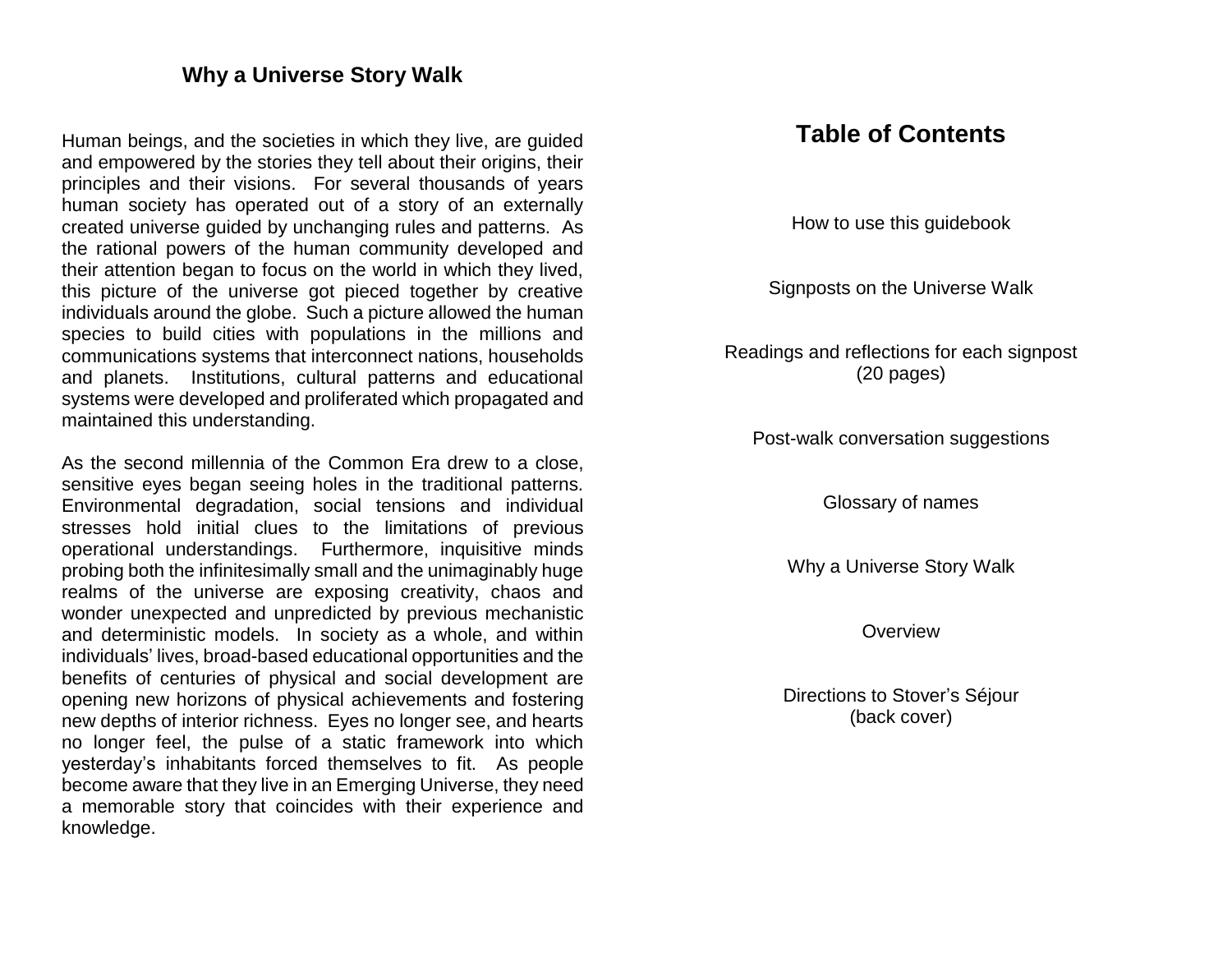#### **A New Global Story**

Growing up as a child in Greensboro, North Carolina, at the beginning of the 20<sup>th</sup> Century Thomas Berry came to appreciate the lilies in the field as portals to the beauty, awe and wonder of the Universe in which he lived. As he continued his journey through life he became increasingly aware of the ecological crisis being caused by the daily actions of the human species. When looking deeply into the underlying causes of the global predicament, he came to realize that the cultural patterns that were driving global civilization were, in fact, giving rise to unsustainable conditions around the planet. These cultural patterns, he pointed out, were human inventions and could be reinvented.

In his writings, Thomas Berry called each person to seriously reconsider the fundamental assumptions that they make about the natural world and its integral connection to each individual and global society. At the core, he detailed the importance of understanding a new story of the Universe, a story which told of the grandeur of the emerging Universe. In his collaboration with Brian Swimme they told "**The Universe Story** *From the Primal Flaring Forth to the Ecozoic Era – A Celebration of the Unfolding of the Cosmos*".

The 20 excerpts for this Universe Story Walk provide highlights of their longer story. For details see: *The Universe Story* by Briane Swimme and Thomas Berry, HarperCollins Publishers, New York, New York, 1992.

[*Editorial Note*: In their book, a 15-billion year story was detailed; recent scientific calculations have placed the Universe's age closer to 14 billion years. The shorter time frame has been used in this updated version of the Universe Story Walk. Revised October 7, 2013.]

- **Capaneus.** The first living being to climb out of the seas and live upon the land. The plant that invented the structure necessary for standing up in a gravitational field. In Greek mythology, Capaneus is a fearless warrior ready to overcome all limitations, even those set down by the heavens.
- **Kronos.** The first creature to thrive by swallowing whole some of its living neighbors. The name in the ancient Greek tradition refers to a being who swallowed his own children alive.
- **Prospero.** The first living being capable of dealing creatively with oxygen. In Shakespeare's *The Tempest*, Prospero transforms his enemies and their devastation into a serene and creative renewal.
- **Promethio.** The living being who was first capable of taking the energy from the sun and thriving on it. The name derives from Prometheus of Greek cosmology, who procured fire from the heavens for the benefit of his companions on earth.
- **Tiamat.** The star whose supernova explosion some five billion years ago gave birth to the elements that would form the Sun, Earth, Mars, Jupiter and the other planets. The name is taken from Middle Eastern cosmology, which imagined the world as made from a divine being, Tiamat. Tiamat's body was dismembered; half of Tiamat became Heaven and half of Tiamat became Earth.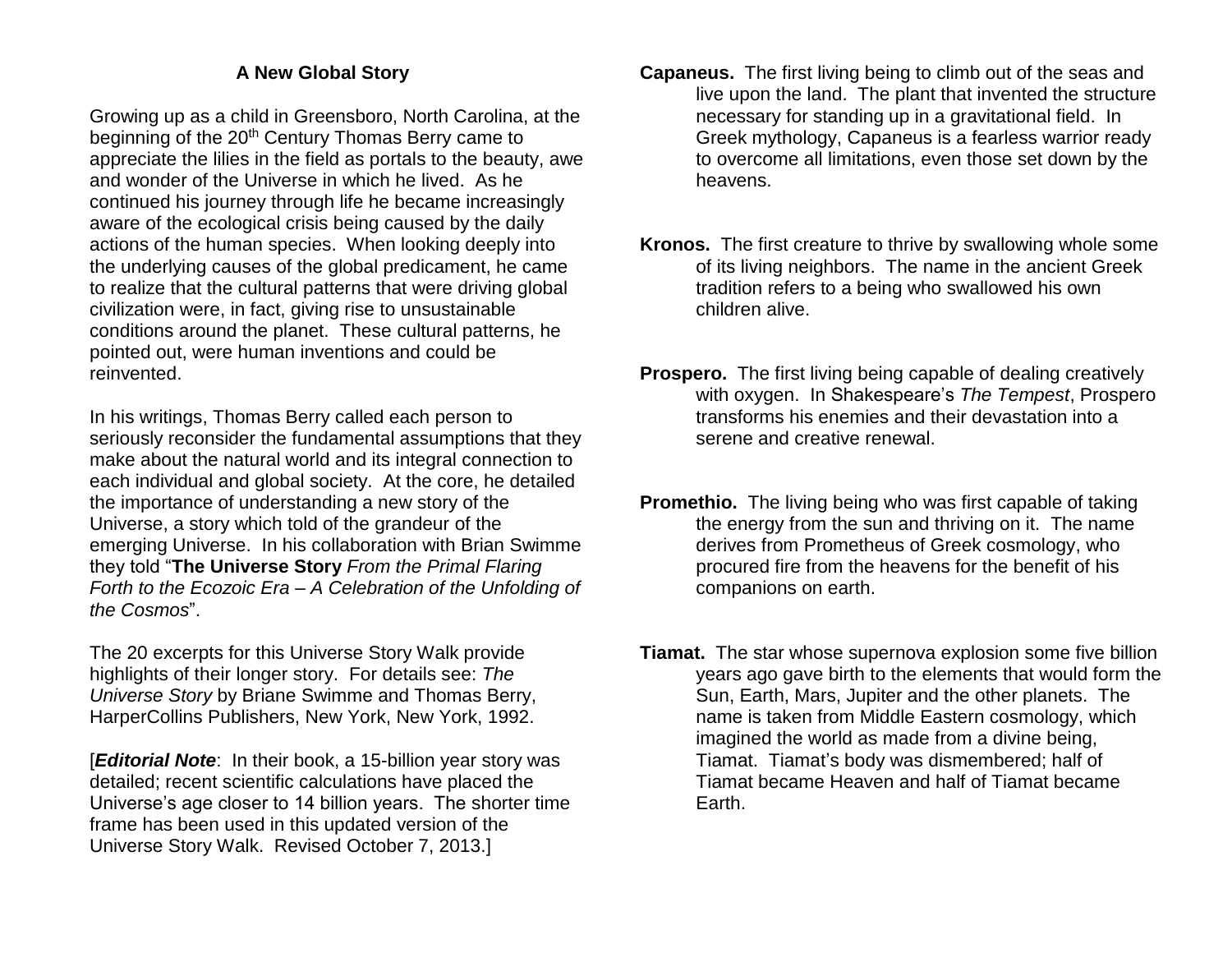## **Glossary of Names**

In their book, *The Universe Story*, Thomas Berry and Brian Swimme suggest names for some of the main actors in the drama. As stated in the glossary of *The Universe Story*:

> Some of these actors are neither well known nor easily identified for the simple reason that they have only recently emerged into human awareness. For the most part they do not even have names in scientific literature. Concerning this group, our way of proceeding has been to bring forward some ancient names, names that were invented for entirely different purposes, but names that already carry the feelings and meanings appropriate for these new entities.

Argos, Aries, Capaneus, Kronos, Prospero, Promethio and, Tiamat are referenced in the Universe Story Walk narrative. The background from *The Universe Story* is given below.

- **Argos.** The first multi-cellular animal, a community of formerly autonomous cells now governed by a unifying cybernetic mind. In Greek mythology, Argos was a being with eyes all over its body.
- **Aries.** The first living being to arise within the primordial waters of earth some four billion years ago. The name within Egyptian cosmology referred to the thunderbolt that arises out of the primordial waters – the creative spirit at the moment of actualization.

## **Signposts on the Universe Story Walk**

#### Phase I: *Turning Energy into Matter*

- 0 Primal Flaring Forth
- 1 Hydrogen Bonding
- 2 Galactic Clouds
- 3 1 1<sup>st</sup> Generation Stars
- 4 Supernova Erupt

#### Phase II: *Turning Matter into Systems*

- 5 Resistance, Energy, Dreams
- 6 2<sup>nd</sup> Generation Stars
- 7 Galaxies Swallow Galaxies
- 8 Tiamat Goes Supernova
- 9 Sun is Born

#### Phase III: *Turning Systems into Consciousness*

- 10 Aries, Life Begins
- 11 Promethio Harnesses Sunlight
- 12 Prospero Breathes Oxygen
- 13 Kronos Discovers Heterotropy
- 13¼ Multi-cellular Argos
- 13½ Capaneus Ventures Landward
- 13¾ Dinosaurs Roam
- 13.9 Cenozoic Era
- 13.99 Lucy First Human
- Now The Ecozoic Era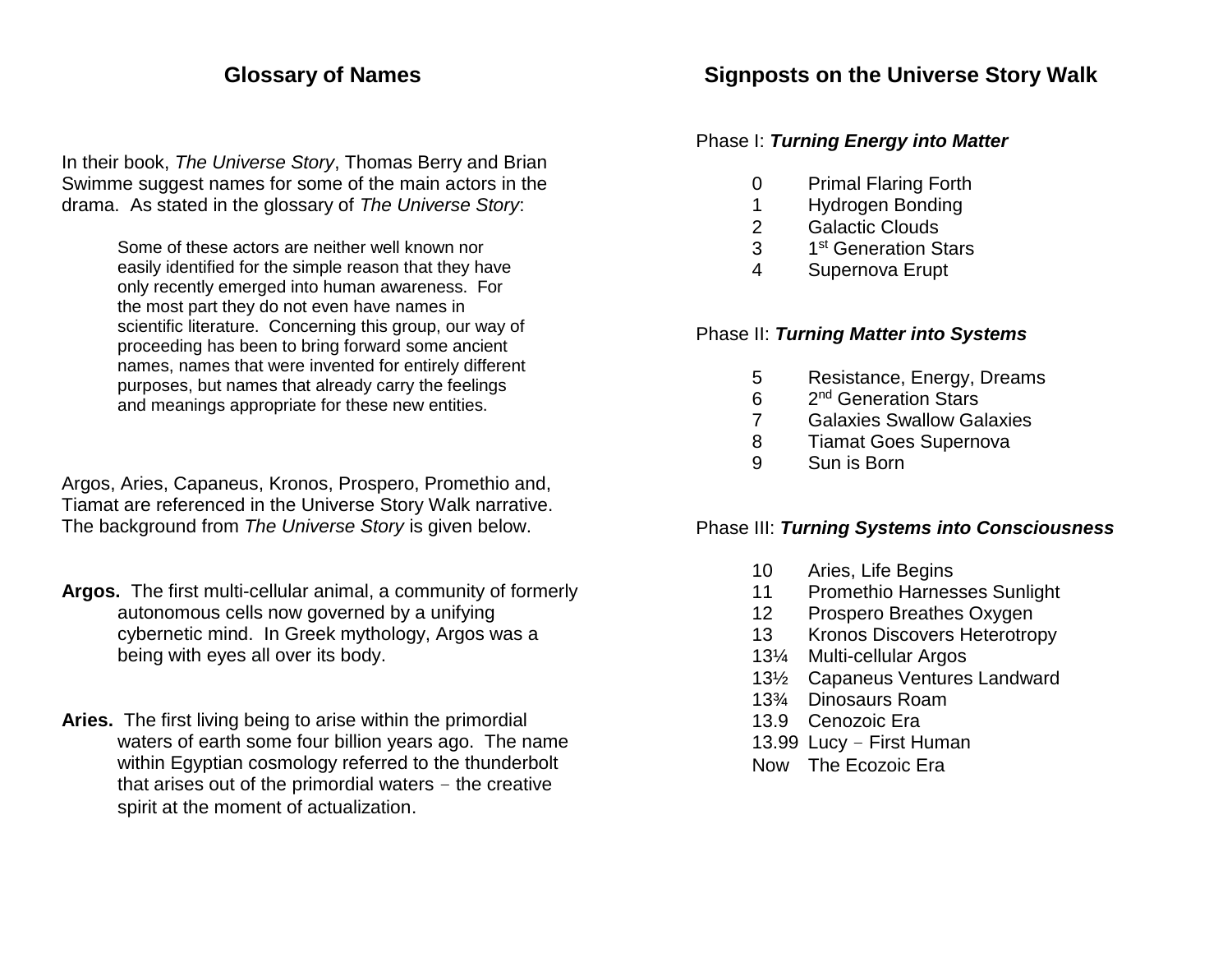| <b>Primal Flaring Forth</b><br><b>Time Begins</b>                                                                                                                                                                                                                                                                                                                                                                                                                                                                                                                                                                                                                                                                                                                                                      | <b>Reflecting on your Journey</b><br><b>Envisioning tomorrow</b>                                                                                                                                                                                                                             |
|--------------------------------------------------------------------------------------------------------------------------------------------------------------------------------------------------------------------------------------------------------------------------------------------------------------------------------------------------------------------------------------------------------------------------------------------------------------------------------------------------------------------------------------------------------------------------------------------------------------------------------------------------------------------------------------------------------------------------------------------------------------------------------------------------------|----------------------------------------------------------------------------------------------------------------------------------------------------------------------------------------------------------------------------------------------------------------------------------------------|
| Reading                                                                                                                                                                                                                                                                                                                                                                                                                                                                                                                                                                                                                                                                                                                                                                                                | 3. Interpreting this, what does it mean?                                                                                                                                                                                                                                                     |
| Originating power brought forth a universe. All the energy<br>that would ever exist in the entire course of time erupted<br>as a single quantum $-$ a singular gift $-$ existence.<br>Particles, light, and time emerged in the beginning. Space<br>foamed forth to create the vast billowing event of the<br>expanding universe. The universe venture was under<br>way. Each thing in the great Flaring Forth existed only for<br>the briefest of instants. For in the beginning nothing was<br>permanent. After less than a second - but already an<br>interval of time in which the universe had transformed itself<br>many millions of times – the second great macro transition<br>of the universe began. The universe had expanded to the<br>point where the energy of the photons was no longer | What images or concepts started to connect, to<br>make new sense for you during this walk?<br>What part of this story is like your present situation?<br>How?<br>What kind of creativity is being called forth from<br>you?<br>In what ways is this story of the Universe your own<br>story? |
| capable of evoking new particles from the quantum<br>vacuum, that realm of cosmic fecundity. The tiny portion of<br>the primordial universe that managed to slide through this<br>eye of the needle near the beginning of time thus entered                                                                                                                                                                                                                                                                                                                                                                                                                                                                                                                                                            | 4. Deciding, how will you act differently?<br>How does this journey enlarge your daily context                                                                                                                                                                                               |
| a new state of being. The universe developed an exterior<br>dimension.                                                                                                                                                                                                                                                                                                                                                                                                                                                                                                                                                                                                                                                                                                                                 | (your world view)?<br>What difference will this change make next week?<br>$\bullet$                                                                                                                                                                                                          |
| Think about on the journey                                                                                                                                                                                                                                                                                                                                                                                                                                                                                                                                                                                                                                                                                                                                                                             | Next year? In the new Millennium?                                                                                                                                                                                                                                                            |
| What would it be like to be running so fast that you could<br>not connect or relate to anybody else? This was the<br>condition of the early particles.                                                                                                                                                                                                                                                                                                                                                                                                                                                                                                                                                                                                                                                 | How will you act, think and feel differently?<br>$\bullet$<br>What is one thing you will tell others now that you've<br>walked the Universe's story?                                                                                                                                         |
| Further reading: Universe Story, p.17-21.                                                                                                                                                                                                                                                                                                                                                                                                                                                                                                                                                                                                                                                                                                                                                              |                                                                                                                                                                                                                                                                                              |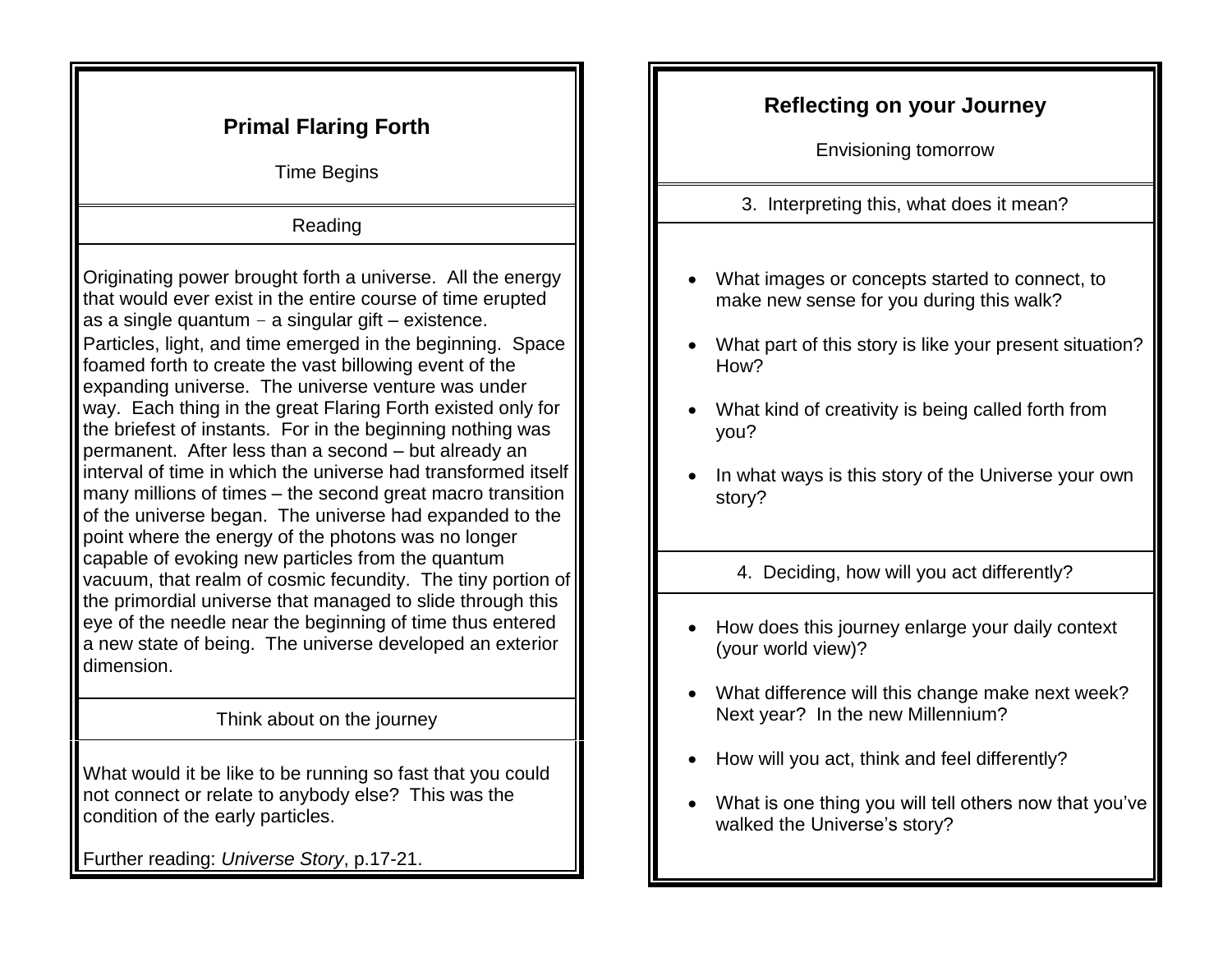## **Reflecting on your journey**

Remembering today

1. Objectively, what do you remember?

- What words do you remember from the readings?
- Where did you see colors or hear sounds?
- What activities do you remember?
- What images came into your mind?
	- 2. Reflecting, how did you respond?
- What was your first response to your journey?
- Where did you get confused? Overwhelmed?
- Where were you drawn in to this event?
- What personal experiences did this story remind you of?

# **Hydrogen Bonding**

1 billion years have passed

Reading

Time passed on the calendar no eyes were watching. The universe bloomed into existence, settled on its fundamental laws, and stabilized itself as baryons and simple nuclei. It expanded and cooled and then, in an instant, at the very end of the fireball, the universe transformed itself into the primordial atoms of hydrogen and helium. A wandering proton snapped into a new relationship with erstwhile freely interacting electrons. These bonded relationships were impossible during the violent former eras, but now became the predominant mode of reality. This new mode of being had the power to seal a proton and an electron into a seamless community and the fundamental qualities of the fireball were changed forever. Hydrogen and helium allowed light to shoot through without destroying their relationship.

Think about on the journey

What conditions and decisions foster lasting and indestructible relationships?

Further reading: *Universe Story*, p. 29.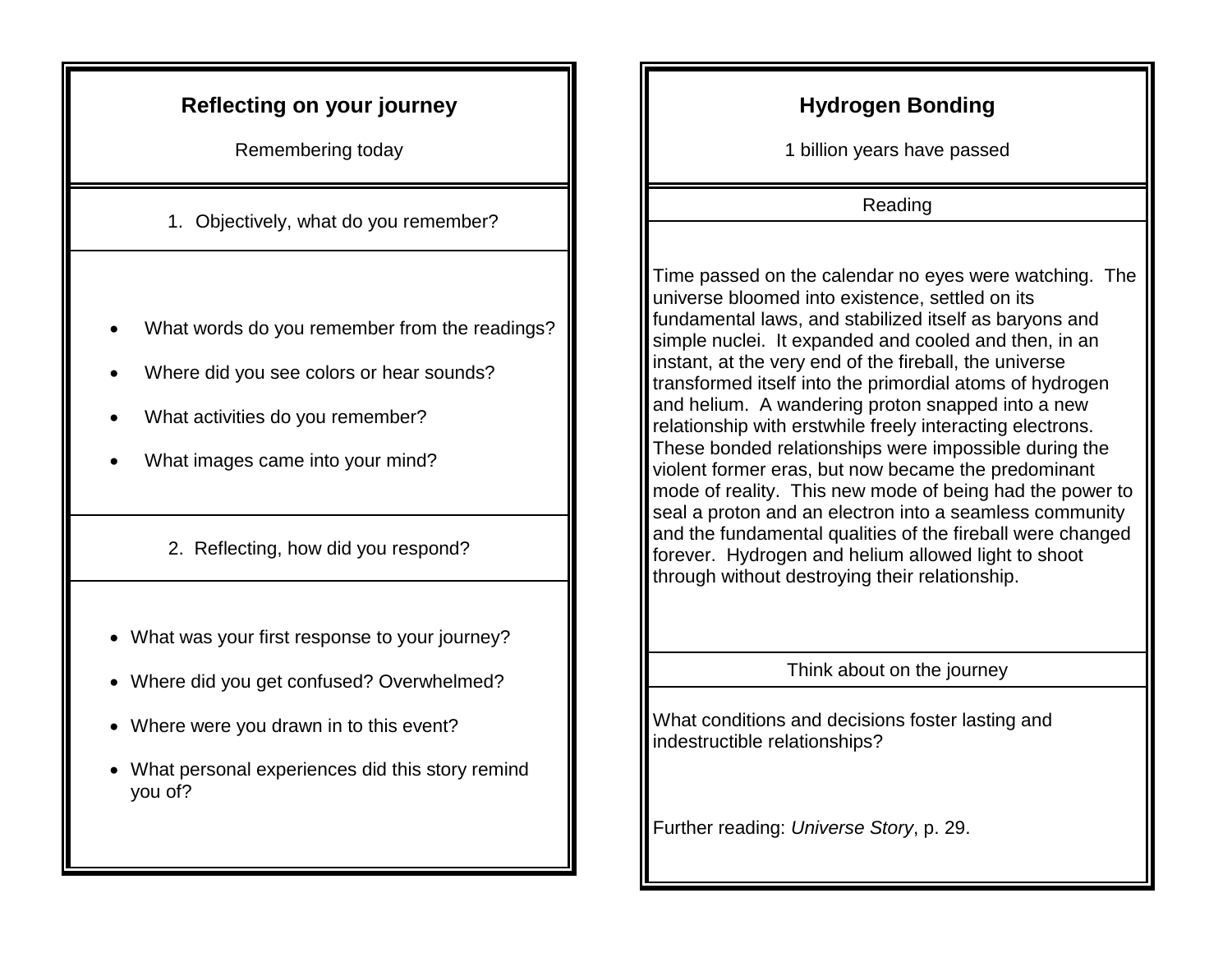## **Galactic Clouds**

2 billion years have passed

Reading

The universe became transparent. Suddenly the pressure that had been exerted by the photons vanished. The formerly insignificant ripples in the fireball could flex their muscles and grab matter to themselves. The universe constellated into a trillion separate clouds of hydrogen and helium. New presence emerged; powers of selfdetermination erupted within each of these clouds. The galaxies were born. Each galaxy set to work immediately; sweeping vast reaches of itself into a central concentration of matter and energy so extreme it punctured the very fabric of space and time. These "black holes" sent out ripples that amplified, damped out, and sometimes superseded the fluctuations that had been generated by the universe as a whole. The Universe broke itself into a trillion clouds, each with its own dynamics, enabling each cloud to escape from the universe's expansion in that the diameter of each cloud remained the same while the space between the clouds was progressively extended.

Think about on the journey

What early influences in your life have had long lasting affects?

Further reading: *Universe Story*, p. 33.

### **The Ecozoic Era**

Now

Reading

The time is now. Tomorrow is not yet born. All the galaxies, atoms, cells and creatures await your decisions about the shape of the future.

Human energies combine to enliven the universe with powers unimaginable in previous eras. This new time might be called the Ecozoic Era. Understanding that the universe contains a communion of subjects rather than a collection of objects forms the central commitment of the Ecozoic Era. The well-being of the planet serves as a precondition for the well-being of any component members of the planetary community.

New styles of personal and family life will shape the future. At the community and national levels, imaginative policies and procedures are required to provide ways for humans to live in mutually enhancing relationships with the nonhuman realms. International cooperation will be necessary to enhance the quality of the natural environment and to deepen the overall human experience. Choices and creativity await each individual and creature.

Think about on the journey

How do your actions and decisions draw on the creativity of previous generations? How are you shaping the face of tomorrow?

Further reading: *Universe Story*, p. 241-261.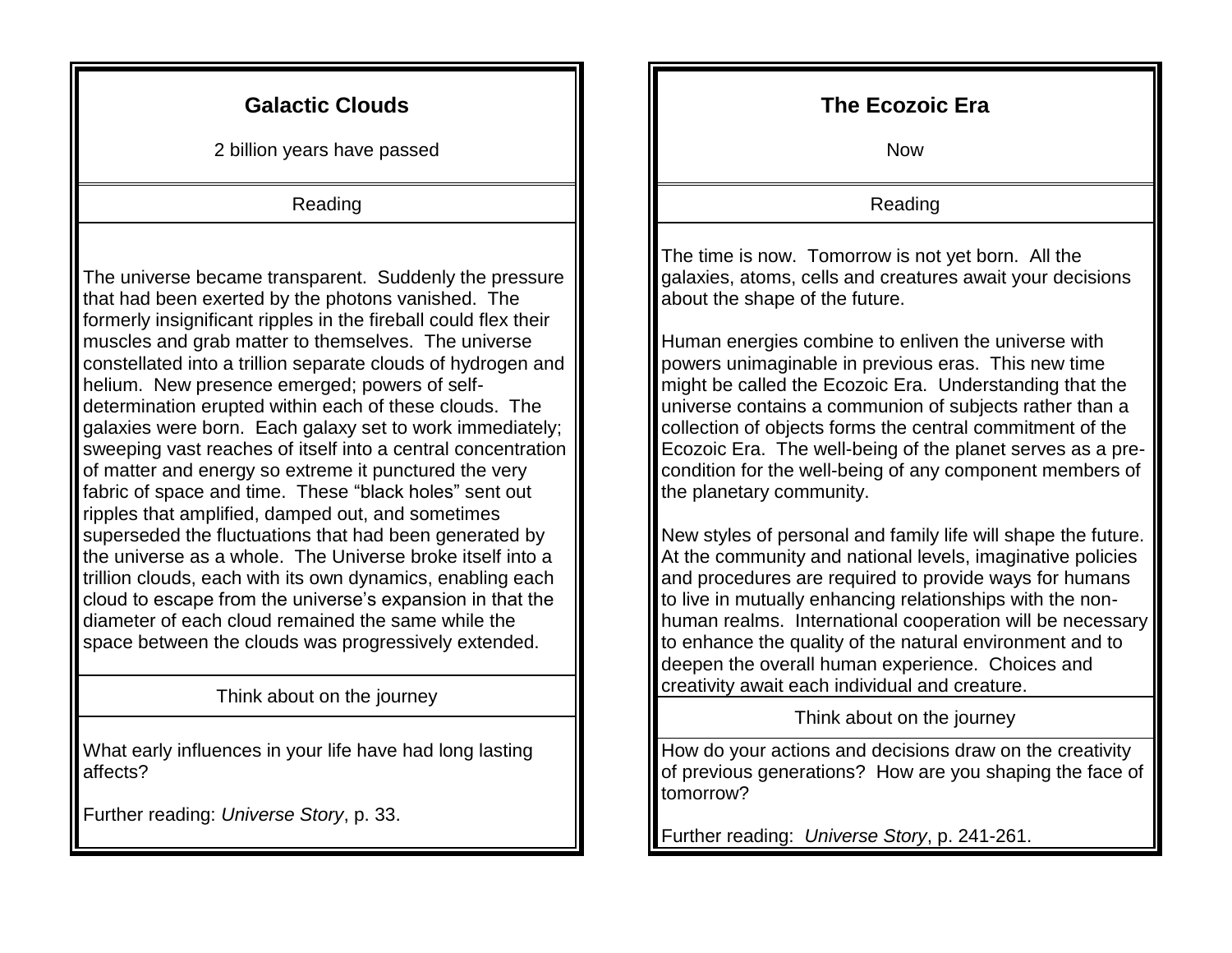## **Lucy – First Human**

13.996 billion years have passed (4 million years before now)

Reading

From the forests of Africa, a new species emerged – walking upright and thus freeing its hands to grasp and carry. Throats and voices developed as jaws no longer provided the only means of moving food from hunting ground to home. Brain size grew and communication skills developed. Lucy lived in northern Ethiopia; her skeletal remains indicate that she lived on a vegetarian diet near the edge of the forest. Footprints left by Lucy's contemporaries in the volcanic ash of northern Tanzania show a family group walking side by side as they fled from impending danger. From these humble beginnings, flowered the rest of the human experience. The door to the interior dimension had begun to open.

Think about on the journey

The board at the end of the forest path represents, to the scale of this walk, the total human presence in the Universe's journey. As this Universe Story Walk concludes, each person can stand on the board and share with the group one great gift that the human species has given to the Universe.

#### **1 st Generation Stars**

3 billion years have passed

Reading

Dark clouds float through an expanding darkness. These great clouds then collapse upon themselves, each one becoming millions of times smaller. In this way, one by one, and then almost simultaneously, a hundred billion galaxies light up with a splendor new to the universe. The cloud that had drifted undisturbed for eons undergoes a profound transformation that destroys its basic form but gives birth to a cluster of ten thousand diamond lights in a sea of dark night. In these primal stars hydrogen and helium atoms are drawn together by their mutual attractions. As they collide and interact with each other, the friction creates ever-higher temperatures which finally burst into brilliant luminescence.

Think about on the journey

Where has friction caused your life to achieve new levels of creativity?

Further reading: *Universe Story*, p. 49.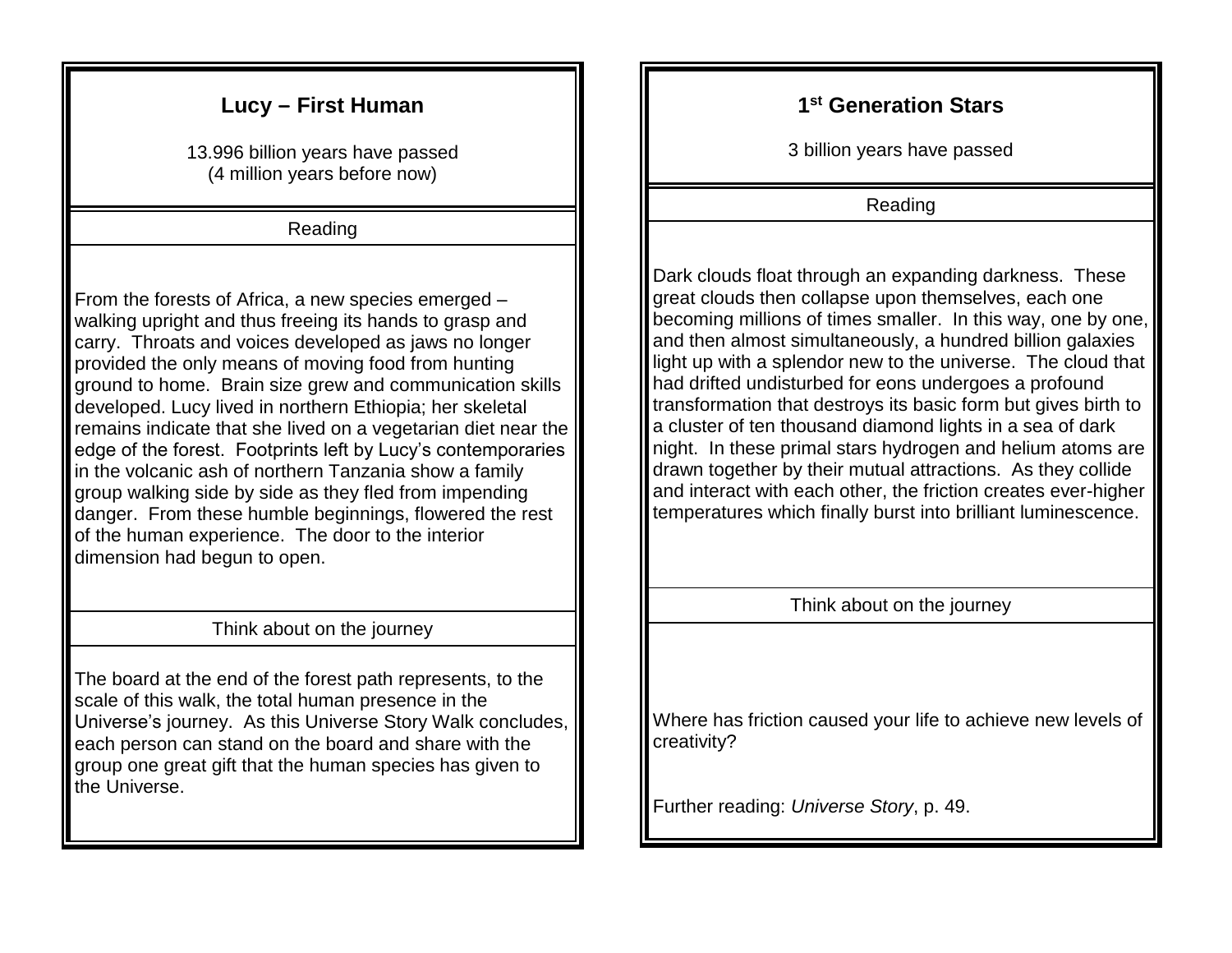## **Supernova Erupt**

4 billion years have passed

#### Reading

Eventually, each star's resources against collapse are all used up. The remaining materials rush toward each other. Nothing in the universe can stop them now. All remaining structure is destroyed as the star implodes to a pulsar or collapses all the way down to a naught entity, a singularity of space and time, a black hole. And yet in the great violent collapse of the star, there is a surprising twist of events: the supernova. The neutrinos, those wispy and seemingly unimportant elementary particles, escape the collapse. They rush out in all directions to blow off the outer layers of the star. Freed from the gravitational death of the star, the carbon, oxygen, nitrogen and other elements journey into the night sky. Eventually, driven by their own powers of attraction, the remnants of the explosion form entirely new systems.

#### Think about on the journey

What resources and insights from previous generations inform you the most? What old perspectives will you be leaving behind?

Further reading*: Universe Story*, p. 49.

# **Cenozoic Era**

13.9 billion years have passed (65 million years before now)

#### Reading

During the Cenozoic Era, the world we know today took on much of its present form. As the Indian landmass slid east and collided with China the Himalayan Mountains arose where the land crumpled. About the same time lava flows covered the land creating the Deccan Plateau. At the time of the transition from the previous eras, the dinosaurs and thousands of other species vanished completely from the face of the planet. Maybe the flowers eliminated the dinosaurs. Dinosaurs ate ferns; flowers became more prolific than fern. Eventually the birds and mammals that ate seeds overtook their larger predecessors.

In this era, the flowers came forth in all their gorgeous colors and fantastic shapes. The great deciduous trees in the temperate zones and the tropical rain forests in the equatorial regions flourished. The birds, in all their varieties of forms and colors, created their songs and mating rituals. Above all, this was the era of the mammals. The varied multitude of living species, possibly twenty million, came into their greatest splendor in this era.

Think about on the journey

Which elements of your personal past do you most want to carry with you into the future?

Further reading: *The Great Work*, p. 29.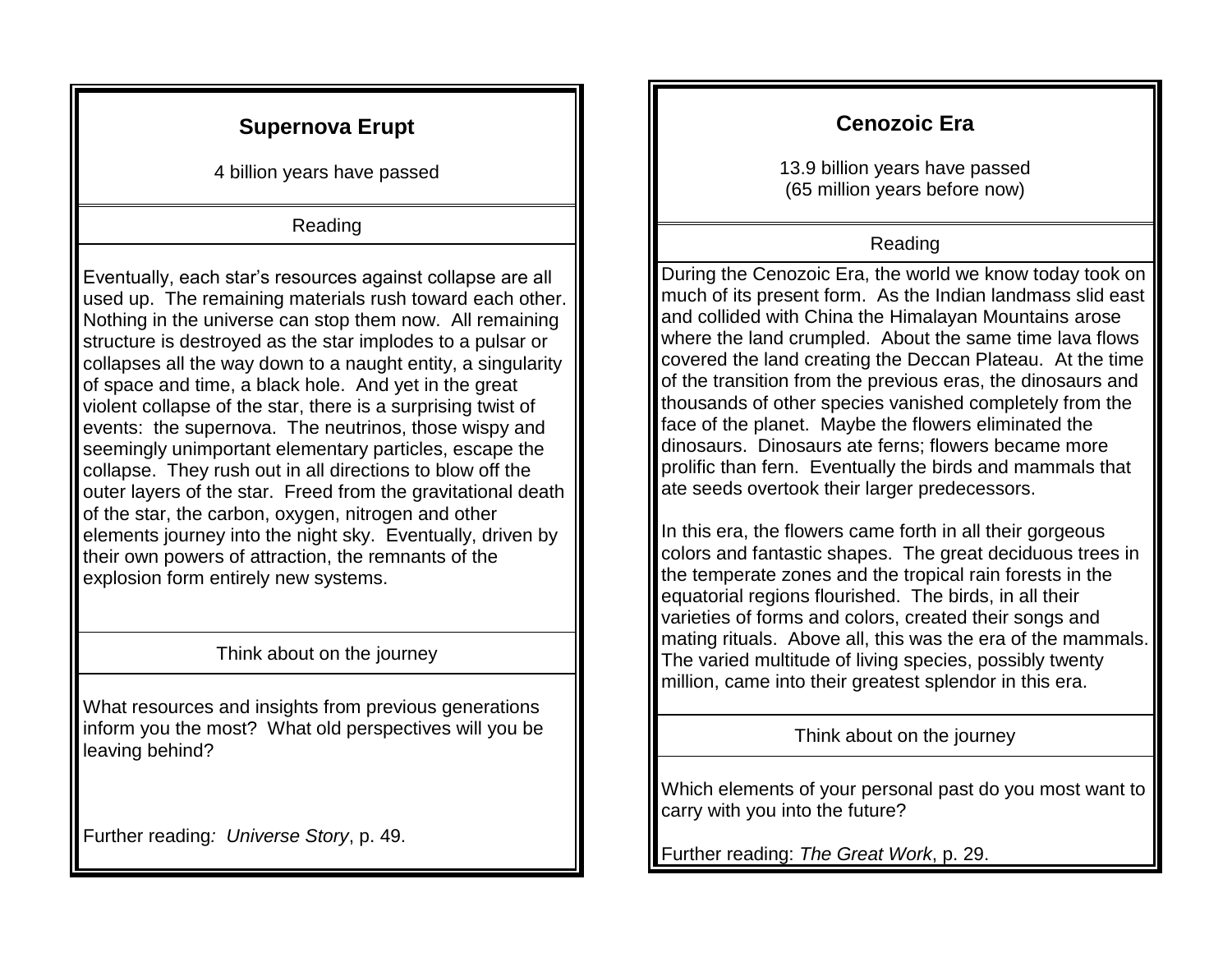## **Dinosaurs Roam**

13¾ billion years have passed

#### Reading

The greatest Mesozoic creativity among the terrestrial vertebrate world was the dinosaur, a further development of the warm-blooded reptilian line of therapsids and thecodonts. Dinosaurs ranged in size from a couple of feet to a hundred feet in length. Many of them benefited from the anatomical modifications of their ancestors and with their quick movements, they soon replaced the lizards in many niches. For one hundred million years the dinosaurs were the most prevalent vertebrate form. They were social animals that often traveled and hunted in groups. Dinosaurs developed a behavioral novelty unknown in the reptilian world – parental care. They carefully buried their eggs and stayed with the young after they hatched, nurturing them toward independence.

The first birds appeared as direct descendants of the dinosaurs. Birds retained the endothermy – the power to maintain a warm body even in the face of a cold outer world – as well as the parental care of the dinosaurs.

Think about on the journey

What novel social inventions are you developing?

Further reading: *Universe Story*, p. 121-122.

## **Resistance, Energy and Dreams**

5 billion years have passed

Reading

Our universe is self-energizing. A pattern of growth in the universe has become clear – resistance, energy and dreams (the past, the present and the future) – have intertwined in a delicate balance. **Resistance**, or opacity, comes from the insistence that accomplishments of the past be preserved against attempts to remove them. **Energy** – the cost of creativity – points to the finite nature of the present universe. Since energy is required to sustain anything, a decision must be made concerning what we energize in the present moment. **Dreams** refer to the unborn, to the darkly felt inclinations toward a new world, a not-yet world. The future as not-yet works in the present by making a bid for a quantum of energy necessary for its fresh and novel embodiment.

#### Think about on the journey

Think of times you've been the one to resist change. Think of times you've been the one to energize the present moment. Think of times you've dreamed the not-yet.

Further reading: *Universe Story*, p. 52-53.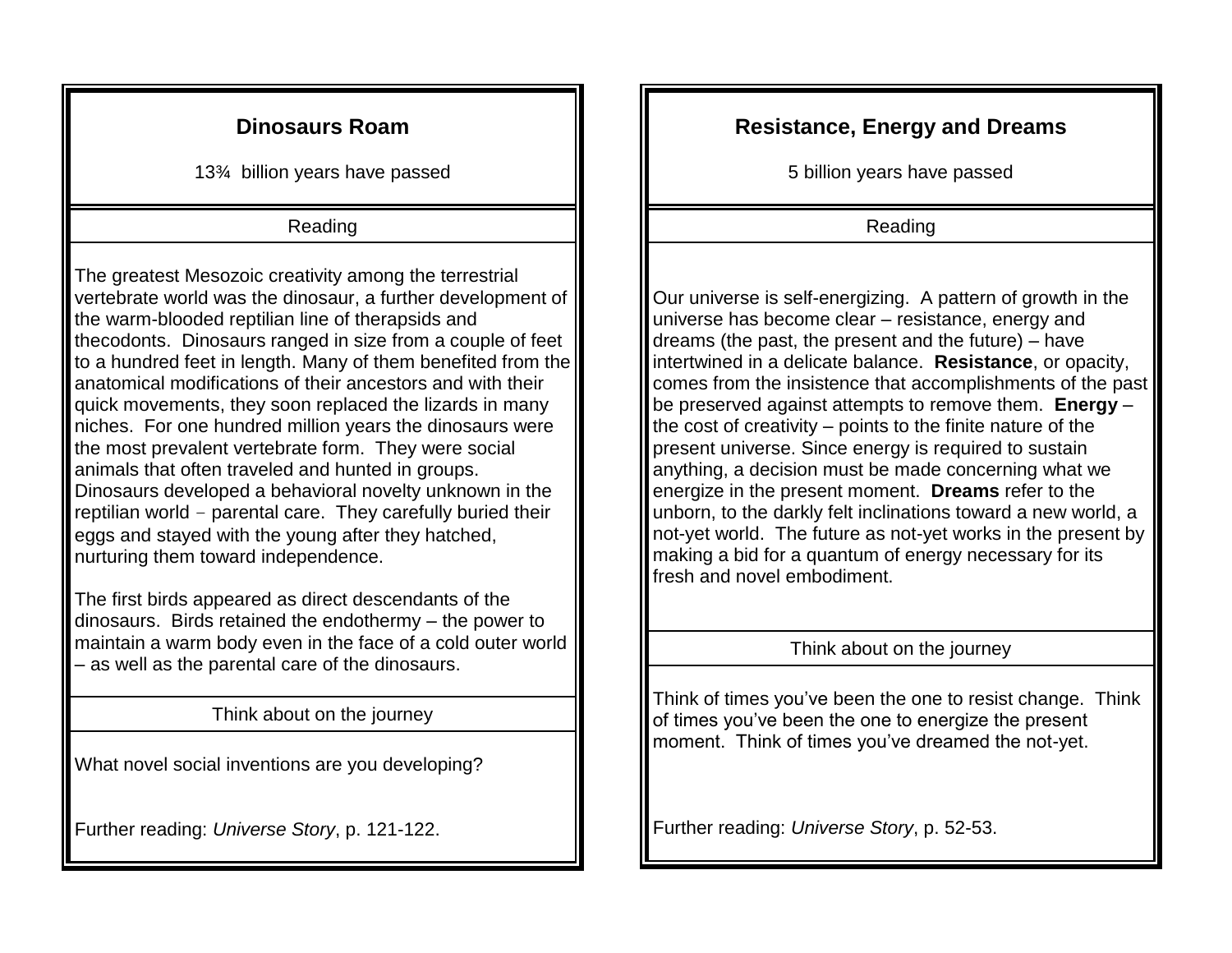## **2 nd Generation Stars**

6 billion years have passed

#### Reading

Darkness and light continue a dance throughout space and time. From within the clouds left from their predecessors, new stars emerge. Fueled by compounds forged in previous fires, these stars achieve higher temperatures and heat clouds of more complex molecules.

Each star and cloud, while showing its own unique characteristics, embodies an emerging pattern of creativity that spans all of time and space. The universe is ordered by differentiation, structured by autopoesis – the power each thing has to participate directly in the cosmoscreating endeavor – and organized by communion. Were there no differentiation, the universe would collapse into a homogenous smudge; were there no subjectivity, the universe would collapse into inert, dead extension; were there no communion, the universe would collapse into isolated singularities of being.

#### Think about on the journey

When have you felt different from everything else? When have you set out in new ways? How have you felt connected to others?

Further reading: *Universe Story*, p. 69-79.

## **Capaneus Ventures Landward**

13½ billion years have passed

#### Reading

The ultimate obstacle to the movement of life onto land was more ferocious than blazing sunlight, barren rock or blowing winds. Gravity, the ordering principle of the universe whose effects are suspended for organisms in the oceans, threatened to flatten whatever ventured beyond the waves. There, at the boundary of sea, continents, and air a new being emerged. Capaneus, a hero who invaded an alien world. Capaneus invented the wood cell and became the first creature able to withstand gravity. Capaneus built solid structures with vascular vessels to transport food and material through its body. Capaneus' descendants improved upon these systems and developed elaborate root structures and seed delivery systems. Small insects and other animals followed the plants as the eons passed. As Capaneus ventured out of the water, the continents had begun to drift apart and the Appalachian mountains were formed when two great plates collided.

Think about on the journey

What universal characteristics impinge upon you? What creative solutions have you found for responding to these?

Further reading: *Universe Story*, p. 116.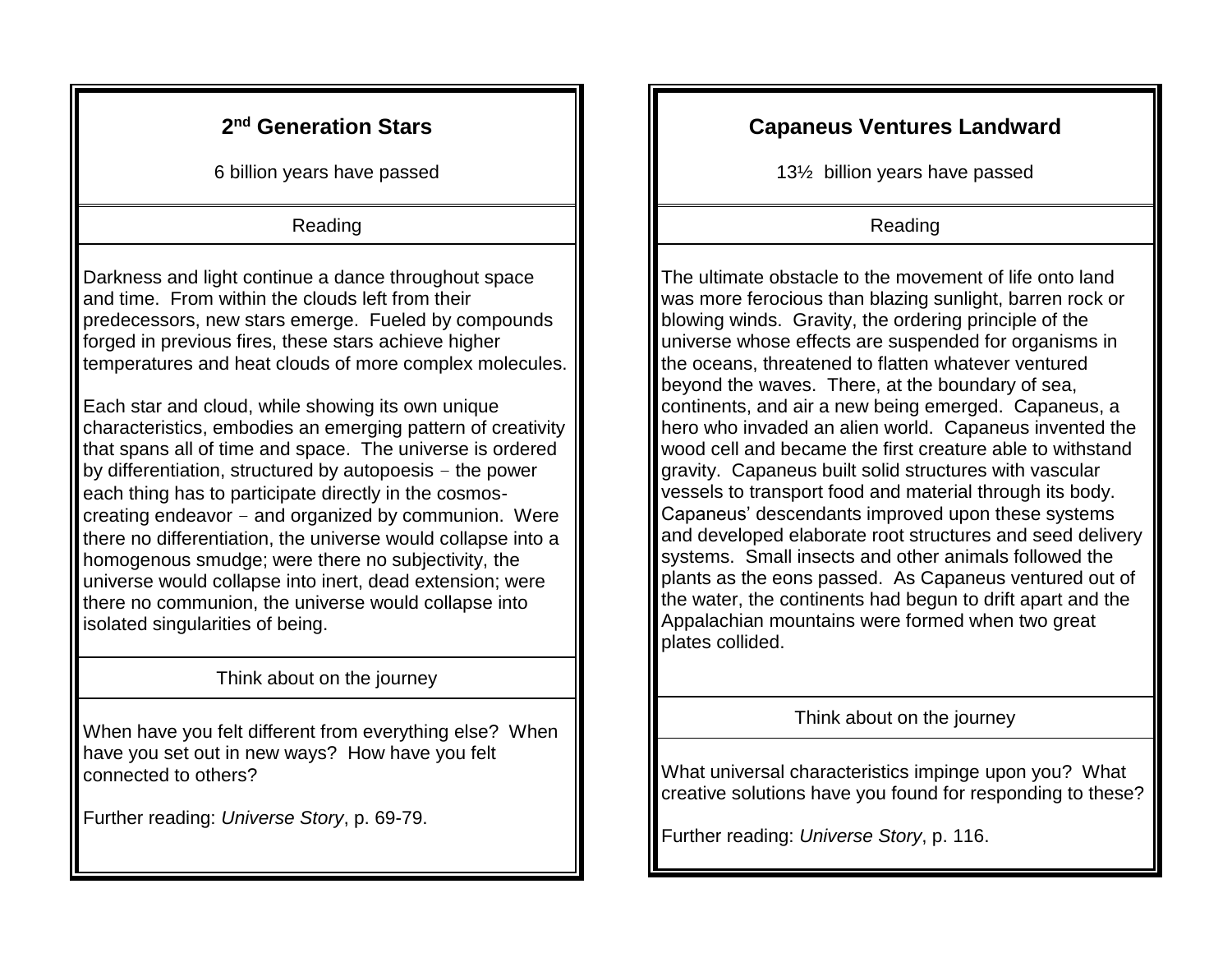## **Multi-cellular Argos**

13¼ billion years have passed

#### Reading

Life's 3-billion years of experience with single-celled existence took a turn toward complexity with the emergence of multi-cellular Argos. The first multi-cellular animals were as much a surprise as the emergence of the galaxies. Cells had learned to communicate with one another, to cooperate and to share resources. They had developed symbiotic relationships and thrived in mutually beneficial relationships. But one day a cell received a message that was not from another cell but from a creature that was the combination of cells. Argos appeared with a mind of its own, training ten thousand cells on its own particular aims. Stupendous creativity had been required for the emergence of Argos, and now it fed with ease on individual cells, undoubtedly disrupting a great many ancient communities. The universe's social dimension became visibly manifest.

#### Think about on the journey

Consider groups of which you have been a part in which a group consciousness emerged, where the total creativity was greater than the sum of the parts. (For example, the Chicago Bulls in the NBA finals or a labor union taking a stand during a strike.) What is required to make this kind of thing happen?

Further reading: *Universe Story*, p. 110.

## **Galaxies Swallow Galaxies**

7 billion years have passed

Reading

As the galaxies were born, the density of the universe made collisions inevitable. Entire galactic worlds that could have conceivably given birth to seashores rich in shellfish life were blasted into shreds of gas or scattered into abandoned stars. Most of the galaxies that did survive the beginning storms were in regions so dense that their spiral structures were destroyed, leaving them in the shape of elliptical galaxies no longer capable of creating stars. The Virgo cluster harbors more than a thousand galaxies, most of them elliptical in shape. Had such galaxies not been crippled, they might have blossomed with living joy. Instead, the violence of the universe left them stillborn, frozen away from their possible destinies.

Think about on the journey

Where have you seen individuals or organizations frozen away from their potential destinies?

Further reading: *Universe Story*, p. 50.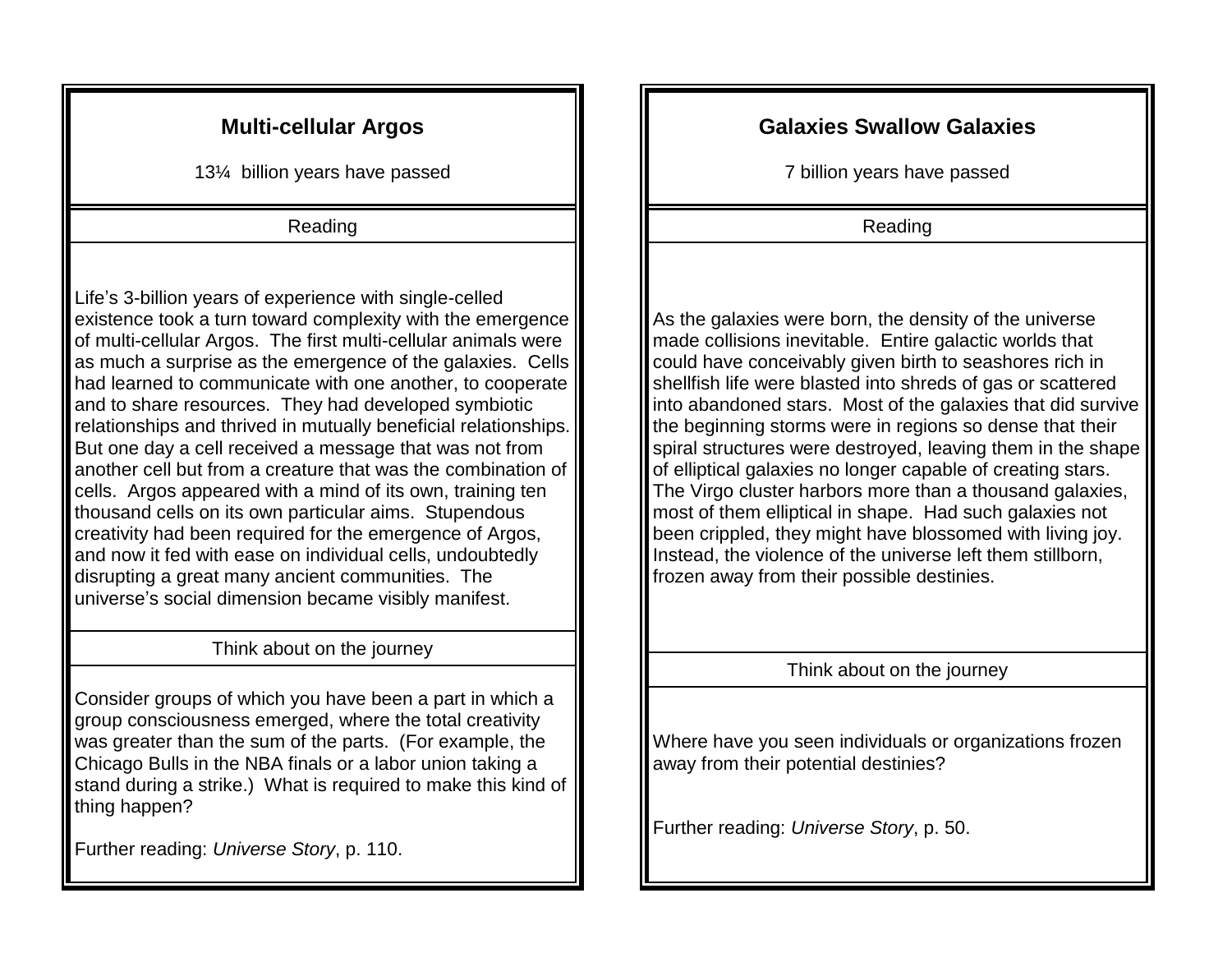## **Tiamat Goes Supernova**

8 billion years have passed

#### Reading

In the unbearable pressures of a star, hydrogen is burned into helium; helium to carbon and carbon is burned into oxygen. Tiamat, an aging star in the Milky Way galaxy, found herself pressed to the wall. When her core had been transformed to iron, she sighed a last time as collapse became inevitable. In a cosmological twinkling, her gravitational potential energy was transformed into a searing explosion. Out of the spectacular tensions in her stellar core, Tiamat had forged tungsten, copper and vanadium and all the other elements that would eventually find homes on the blue marble called Earth. Great destruction, unbearable violence, and out of this Tiamat invented the cosmic novelties of a panoply of heavy metals, astounding structures that would one-day sparkle as life, as consciousness.

Deep in the fiery furnaces a special element was forged – carbon. Carbon is not just one element among others. Carbon's presence in the universe is special. This special power comes from the nature of carbon itself and is related to its intrinsic powers of being -- its ability to dynamically relate to many other atoms. We may refer to carbon as the "thinking element" or the "element of life". Carbon would eventually form only a millionth of the planet Earth. And yet, out of this, squids and anteaters and Olympic athletes have come forth.

Think about on the journey

Remember crises in your own life. How did one collapse lead to future possibilities?

Further reading: *Universe Story*, p. 36-38 and 60-61.

## **Kronos Discovers Heterotropy**

13 billion years have passed

Reading

Two billion years earlier, the ocean waters had been rich in chemically energetic compounds evoked by the lightening storms and the cosmic radiation. But the storms had long since ceased and the oxygenated atmosphere now shielded the oceans from most intense radiation. There was an over-population of life, a multitude of new forms of cells and a nutrient-poor sea. So, life mutated. One cell, Kronos, brought forth a novel strategy. Kronos consumed its living neighbor. Unable to feed its internal flame by using the Sun's energy or the sea's chemistry, Kronos broke with life's ancient traditions and swallowed a living creature while it still throbbed with life. Earth's adventure turned onto yet another new branch with its own particular pathways into power and beauty.

#### Think about on the journey

Think about what you have eaten in the past 24 hours. How did this empower you? At what cost?

{The scale of the walk now changes. Up to now every 100' represented 1 billion years. From now on every 100' only represents 250 million years.}

Further reading: *Universe Story*, p.108.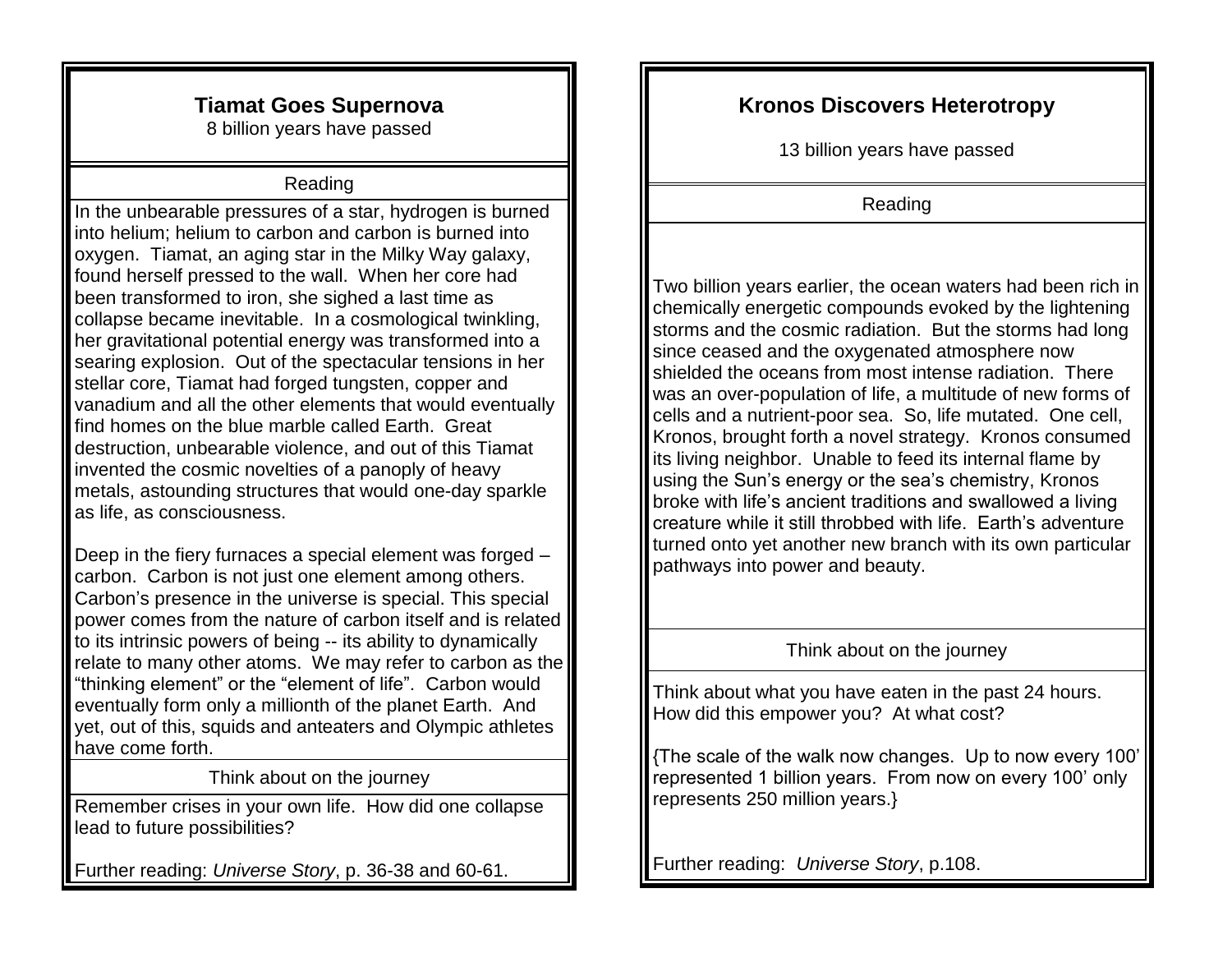## **Prospero Breathes Oxygen**

12 billion years have passed

#### Reading

The descendants of Aires proliferated in the fertile seas and near the expanding shorelines. In so doing they sounded their own death knell as the oxygen released from their photosynthesis filled the skies and seas. Just by being what they were, they set themselves on fire in an oxygenated atmosphere. Instead of failing, life mutated. A cyano-bacterium appeared, Prospero, which could deal with this oxygen, this powerful element that was tormenting all life. It was this very obstacle that made it possible for a creative advance to take place. For the bacterium Prospero not only survived, it invented respiration, the power to deal with oxygen. This alone gave it more than ten times the energy of any other cell. It got its energy from the Sun, its hydrogen from the water and its carbon from its surroundings. And it powered its activities with the controlled combustion made possible with oxygen. Life had crossed another threshold.

#### Think about on the journey

Recall successes that have led to their own failures and in turn precipitated new creativity.

Further reading: *Universe Story*, p. 98.

#### **Sun is Born**

9 billion years have passed

Reading

The spiral arms of the Milky Way galaxy were relatively rich in all the elements – products of countless supernova. Star-making waves of energy rippled through the spiral blowing and enlivening this matter into clouds. The solar cloud gathered itself into a state of increasing nonequilibrium; matter fell into a center, creating a great deal of heat that radiated out from the collisions. When the temperature at the center reached ten million degrees, the hydrogen fires once again ignited. Our Sun was born. The vast majority of the gas that did not make its way to the Sun's core would be blasted away. A cool remnant of the cloud, a hanger-on, a residue, something left over, this swirling disk of elements eventually gave birth to the planets and their moons as well as a host of comets and asteroids locked in orbit around the solar center.

#### Think about on the journey

Are you a stable center or an orbiting satellite or periodic passer-by in the social dynamics of which you are a part?

Further reading: *Universe Story*, p. 63-66.